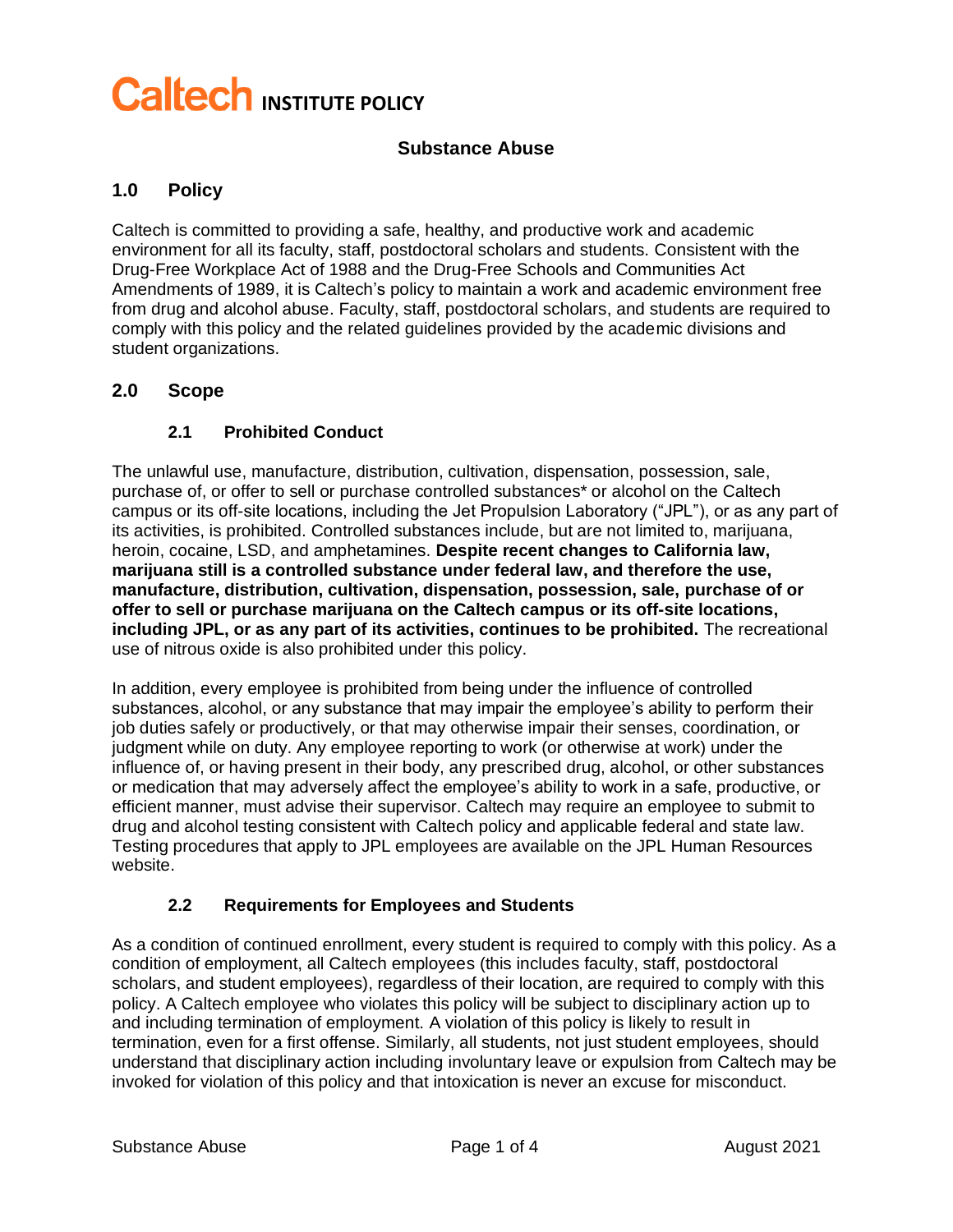Caltech may contact a student's parents when a student under 21 violates this policy. If a student's behavior with respect to alcohol and drugs presents a danger to themselves or others, Caltech may inform the parents.

In addition, pursuant to federal law, a student's eligibility for federal financial aid may be suspended if the student is convicted, under federal or state law, of any offense involving the possession or sale of illegal drugs.

A faculty, staff, postdoctoral scholar, or student who is convicted (including a plea of nolo contendere [no contest]) of a criminal drug statute violation occurring in the workplace or on Caltech property must notify Caltech in writing within five (5) calendar days after the conviction. Campus employees should inform the assistant vice president of human resources, and students should inform their dean. JPL employees should inform the manager of employee relations.

#### **2.3 Third Party Requirements**

Persons who are not employees of Caltech but who perform work at Caltech for its benefit (such as contractors and their employees, temporary employees provided by agencies, visitors engaged in joint projects at Caltech, etc.), are required to comply with this policy. Violation of this policy is likely to result in being barred from the workplace even for a first offense.

## **3.0 Health Risks**

The use of any mind- or mood-altering substance, including alcohol, can lead to psychological dependence, which is defined as a need or craving for the substance and feelings of restlessness, tension, or anxiety when the substance is not used. In addition, with many substances, use can lead to physical tolerance, characterized by the need for increasing amounts of the substance to achieve the same effect, and/or physical dependence, characterized by the onset of unpleasant or painful physiological symptoms when the substance is no longer being used. As tolerance and psychological or physical dependence develop, judgment becomes impaired, and the individual often does not realize they are losing control over the use of the substance and that they need help.

It is impossible to predict accurately how an individual will react to a specific drug or to alcohol because effects vary depending on the person, environmental variables, the dosage and potency of the substance, the method of taking the substance, the frequency of use, and whether the substance is taken in conjunction with other substances. Illegal drugs have particularly unpredictable effects due to variability in dosage and purity. Further, the overall potency of street drugs has increased dramatically over the past two decades, making users increasingly susceptible to negative effects.

Alcohol acts as a depressant to the central nervous system and can cause serious short- and long-term damage. Short-term effects include nausea, vomiting, and ulcers; more chronic abuse can lead to brain, liver, kidney, and heart damage, and even to eventual death. Ingesting a large amount of alcohol at one time can lead to alcohol poisoning, coma, and death. Drugs such as LSD, amphetamines, marijuana, and alcohol alter emotion, cognition, perception, physiology, and behavior in a variety of ways. Health risks include but are not limited to depression, apathy, hallucinations, paranoia, and impaired judgment, and all substances have an adverse effect on pregnancy and the fetus. When two or more substances are combined, the effect is often stronger than their additive sum.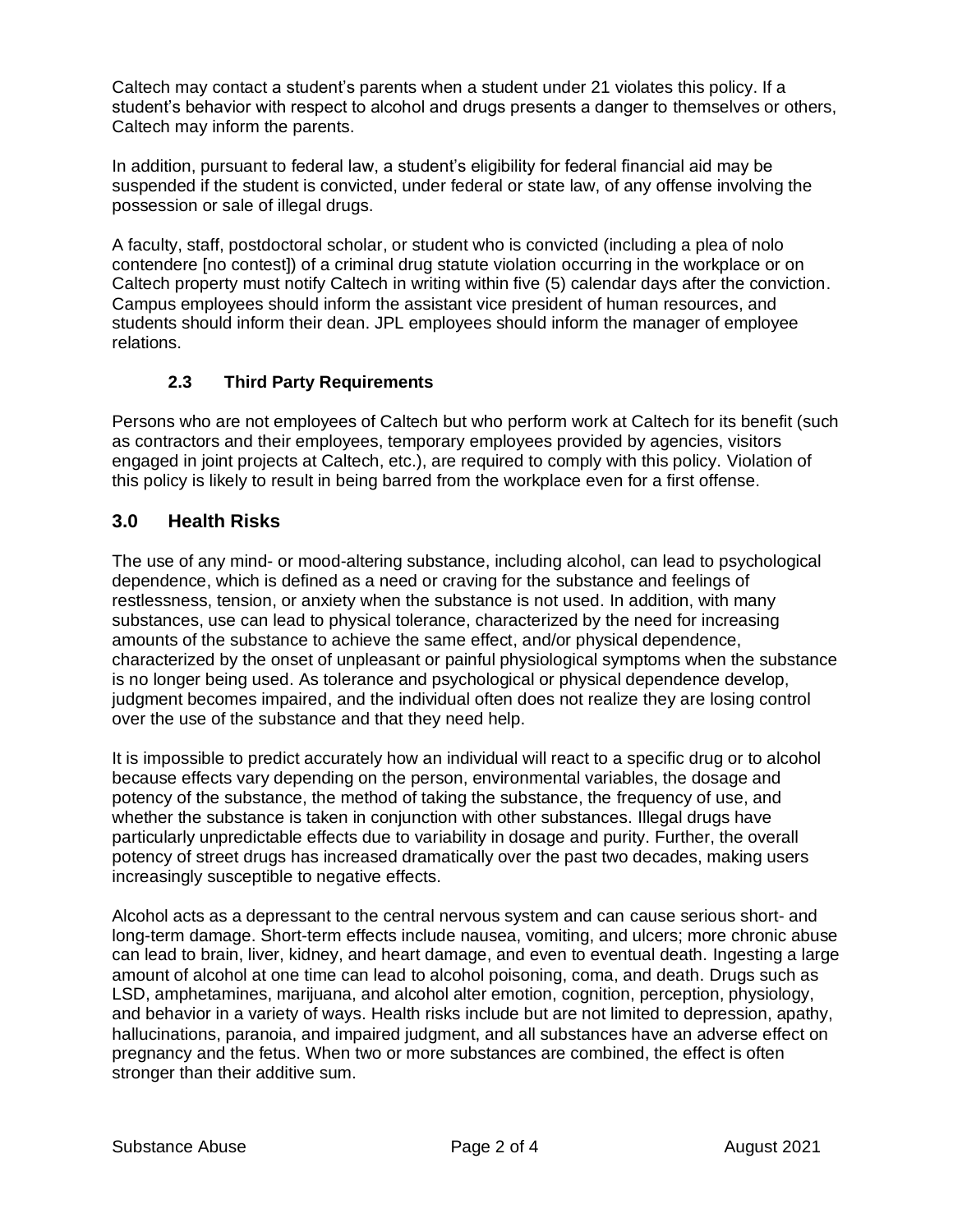## **4.0 Local, State, and Federal Legal Sanctions**

Local, state, and federal laws establish severe penalties for violations of drug and alcohol statutes. These sanctions, upon conviction, may range from a fine to life imprisonment. In the case of possession and distribution of illegal drugs, these sanctions could include the seizure and summary forfeiture of property, including vehicles. It is especially important to know that federal laws have established penalties for illegally distributing drugs to include life imprisonment and fines of up to \$10,000,000.

#### **4.1 Examples**

- Unlawful possession of a narcotic drug is punishable by imprisonment in the state prison.
- The purchase, possession, or consumption of any alcoholic beverages (including beer and wine) by any person under the age of 21 is prohibited.
- It is illegal to provide alcohol to a person under the age of 21.
- Serving alcohol to an intoxicated person is prohibited.
- Selling any alcoholic beverages, except under the authority of a California Alcoholic Beverage Control License, is prohibited.
- It is a felony to induce another person to take various drugs and "intoxicating agents" with the intent of enabling oneself or the drugged person to commit a felony. The person who induced the other may be regarded as a principal in any crime committed.
- Any person found in a public place to be under the influence of an intoxicating liquor or drug and unable to care for their own safety, or who is interfering with the use of a public way, is guilty of disorderly conduct, which is a misdemeanor.
- It is illegal for a person to possess nitrous oxide (e.g. whippets) with the intent to inhale it for purpose of altering their mood or mental functioning.

## **5.0 Resources for Staff, Faculty, Postdoctoral Scholars and Students**

Caltech recognizes drug and alcohol abuse and dependency as treatable conditions and offers faculty, staff, postdoctoral scholars, and students support programs for individuals with substance use problems. Faculty, staff, and postdoctoral scholars are encouraged to seek assistance for drug- and alcohol-related problems through the Caltech Staff and Faculty Consultation Center (SFCC) at campus and the Employee Assistance Program (EAP) at JPL. Individuals can contact the SFCC by calling (626) 395-8360, and the EAP by calling (800) 367- 7474. Students are encouraged to seek assistance from the [Student Wellness Services](http://wellness.caltech.edu/) (SWS) at (626) 395-8331. In addition, faculty, staff, postdoctoral scholars, and students can seek confidential referral information through the Center for Inclusion & Diversity at (626) 395-3221.

The staff of the SFCC, the EAP, and the SWS will help employees and students to identify appropriate treatment resources and will refer them to counseling, treatment, or rehabilitation programs, as appropriate. Health insurance plans provide varying amounts of coverage for substance-abuse programs to address substance abuse and rehabilitation. Individuals may